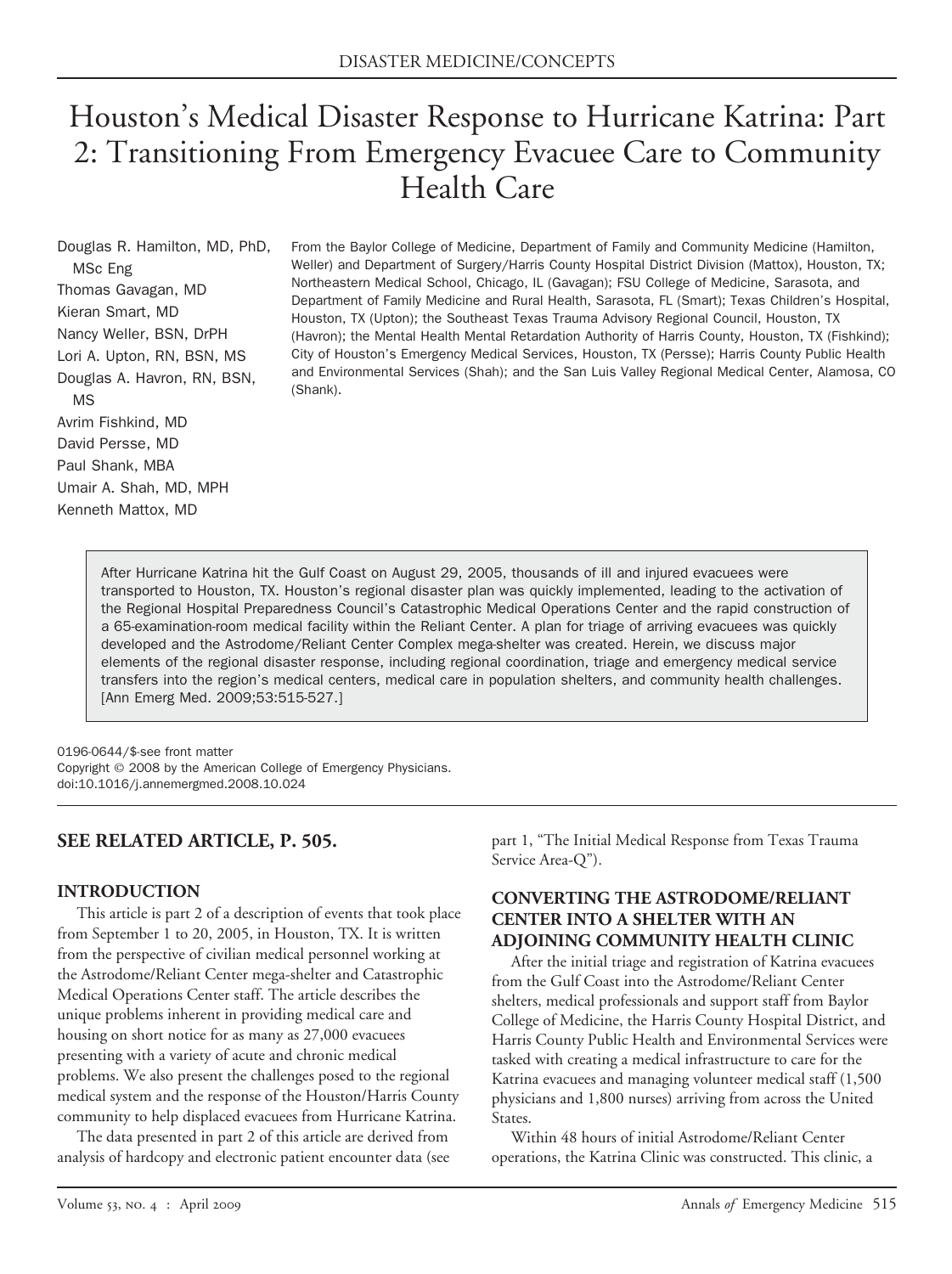<span id="page-1-0"></span>

Figure 1. The Katrina Clinic was constructed in the Arena adjacent to the Astrodome. The clinic layout was designed approximately six hours before the first bus arrived and was fully functional before noon the following day. Patient examination rooms and specialty areas were built using local exhibit hall materials; medical supplies were provided by Baylor College of Medicine, the Harris County Hospital District, the Houston Fire Department, CVS Pharmacy, numerous medical supply companies, and many businesses and hospitals throughout the region.

100,000-square-foot state-of-the-art health center, was created with complete laboratory, radiograph, and pharmacy capabilities; dental offices; mental health services<sup>[1](#page-11-0)</sup>; ophthalmology and eyeglass services; and 65 examination rooms with urgent care triage, adult medicine, pediatrics, obstetrics and gynecology, orthopedics, emergency psychiatry, and other specialties (Figure 1).

The bus disembarkation triage sites at the shelters (known as the "yellow lot") were constructed in the parking lot of the Reliant Center Complex. Medical staff assessed evacuees for relocation to the Astrodome, other Reliant Center shelters, the Katrina Clinic, or emergency medical services (EMS) transport to area hospitals. After the first several days when the buses from the Gulf Coast had ceased to arrive, shelter treatment sites were created inside the respective residential areas. These treatment sites were designed to manage minor illness and injury to divert additional patients from overwhelming the Katrina Clinic.

The shelter clinic sites treated approximately 5,500 evacuees during the 3-week response period. During the first week, the average number of patient encounters at the shelter was approximately 20% of the Katrina Clinic volume. In the second week of Astrodome/Reliant Center operations, the Katrina Clinic encounter volume decreased to that of the shelter treatment sites, indicating that patient medical acuity decreased rapidly after receipt of appropriate medical care (Figure 2). Unfortunately, a formal medical encounter form was not used in the shelter treatment sites until 3 days after the arrival of the



Figure 2. Closure of the shelter treatment sites at night (September  $11<sup>th</sup>$ ) and complete closure caused an increase in clinic encounters (September  $14<sup>th</sup>$ ). The fall in clinic encounters by the end of the first week of Astrodome/Reliant Center operations reflects the reduced level of acuity in patients after initial treatment during the first week. Peak clinic visits are associated with bus disembarkation times when evacuees sought immediate medical attention.

first bus. Informal registration documents created during these 3 days indicate that patient visits exceeded 500, and these high numbers continued during days 4 through 5, when gastrointestinal symptoms peaked.

Figure 2 shows an inverse relationship in incidence rates between the shelter treatment sites and the Katrina Clinic during days 12 and 13 (September 13 and 14), as the shelter treatment sites closed and the evacuee population relocated to Harris County. Patient acuity in the shelters and Katrina Clinic seemed to increase because the more medically challenging patients chose to remain in the Astrodome/Reliant Center or required placement in assisted-living facilities. This became more apparent as the population inside the shelter dwindled to 1,500 after the 14th day (September 15).

Of the evacuees treated at the 2 shelter treatment sites, 75% were assessed immediately and discharged back to the shelter. Although the majority required basic care, 14% were discharged without over-the-counter medications or procedures (eg, these evacuees required only blood glucose checks or assistance with insulin self-administration). Fifteen percent of the encounters were referred directly to the Katrina Clinic for treatment of more serious illness or injury, and 10% were referred directly to the clinic pharmacy for prescriptions or refills.

The sex distribution of evacuees seeking treatment in the 2 shelter sites was 52% and 48% for female and male evacuees, respectively. At the Katrina Clinic, 55% of patient encounters were female patients; 45%, male patients. [Figure 3](#page-2-0) presents the age distributions of the registered Astrodome/Reliant Center population at its peak and that of evacuees treated at the shelter care sites, the Katrina Clinic, and the Catastrophic Medical Operations Center (see part 1) EMS transfers which were coordinated through the Regional Hospital Preparedness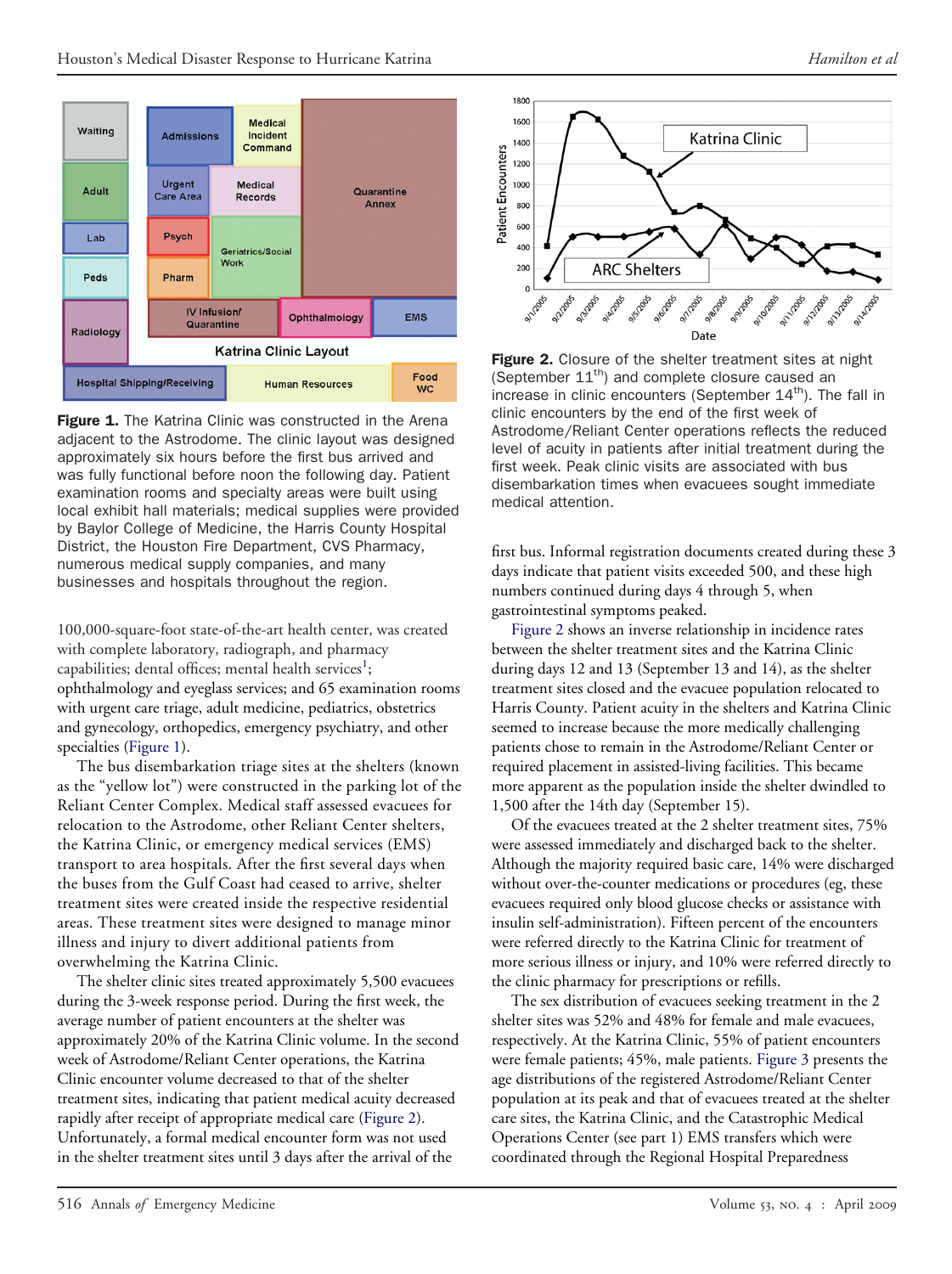<span id="page-2-0"></span>

Figure 3. Age distribution of Astrodome/Reliant Center patients. The smaller proportion of elderly presenting to the shelter treatment sites and the Katrina Clinic may be explained by the significant proportion of EMS-transported elderly. [It should be noted that the registered Astrodome/ Reliant Center population data are limited at best and should be considered with caution especially from a comparative perspective.] *ARC,* Astrodome/Reliant Center.

Council. Evacuees aged 19 to 65 years represented a greater proportion of visits to the medical facilities. The registered Astrodome/Reliant Center population database acquired by the Red Cross during bus disembarkation was based on the date of birth of 24,082 evacuees. We estimate that as many as 5,000 evacuees were not registered.

Comparisons of the demographic data should be viewed with caution because of the overwhelming nature of Astrodome/Reliant Center's emergency response, possibly resulting in imprecise results.

Of particular interest was the large population of elderly individuals (65 years and older), who represented approximately 20% of the total shelter population but only 9% of patient encounters at Astrodome/Reliant Center medical facilities. The elderly represented a proportionately larger population of EMS transports out of the Astrodome/Reliant Center to Trauma Service Area-Q regional hospitals. The elderly may not have been able to seek help or may have been proactively relocated to outside facilities by Adult Protective Services. Presenting a significant challenge to shelter medical staff, the elderly often needed to be escorted from their cots, located on one of the 4 floors of the Astrodome, to a protected area where Adult Protective Services could assist them. Whenever possible, Astrodome nighttime lighting was dimmed at 11 PM at lockdown; however, many elderly had "sundown syndrome" because of the brighter lighting required by fire regulations. Children younger than 2 years represented 4% of the shelter population (utilizing limited data sources as above). Most of the pediatric visits to the shelter treatment sites occurred in the evening, when parents had trouble settling their children in bed (Figure 4).



Figure 4. Most treatment sites experienced similar proportions of patient encounters per time interval with the exception of pediatric shelter visits between midnight and 6:00 am. Note a decrease in pediatric visits between 6:00 pm – 12:00 am when parents attempted to settle children; after midnight, parents appear to have used the pediatric shelter clinics more frequently.

## **Treatment of Illness and Injury Observed at the Katrina Clinic and the Astrodome Shelter Treatment Sites**

During the 3 weeks of Astrodome/Reliant Center operations, evacuees were treated at one of the 2 shelter treatment sites and discharged if their condition was minor. Most chronic medical complaints presenting to the shelter treatment sites reflected the socioeconomic status of a significant portion of the population who were, in many cases, uninsured or low income<sup>[2](#page-12-0)</sup> (see part 1, Table). Many evacuees reported a history of diabetes, hypertension, chronic obstructive pulmonary disease, asthma, arthritis, depression, schizophrenia, anxiety, seizure disorders, hepatitis C, HIV, and drug or alcohol abuse and withdrawal. In many cases, evacuees had no medications on arrival, had inconsistent medical care before Katrina, or their medical condition had grossly deteriorated after several days of exposure to the sun, extreme heat and humidity, or unsanitary floodwaters or after the difficult transport from Louisiana to Texas.

[Table 1](#page-3-0) compares the distribution of medical conditions of patients transported by the Catastrophic Medical Operations Center to Trauma Service Area-Q regional medical facilities, the Astrodome/Reliant Center shelter treatment sites, or the Katrina Clinic. Notable are the remarkably similar distributions (except for respiratory complaints, in which Catastrophic Medical Operations Center transfers were found to have 15% less than the clinic or shelters). Acute respiratory conditions, skin conditions, and gastrointestinal disturbances were among the most common diagnoses, representing more than 50% of the illness treated at the Katrina Clinic [\(Figure 5\)](#page-5-0).

# **Injury**

The breach of the New Orleans levees and the rapid flooding from Katrina's heavy rains developed rapidly, stranding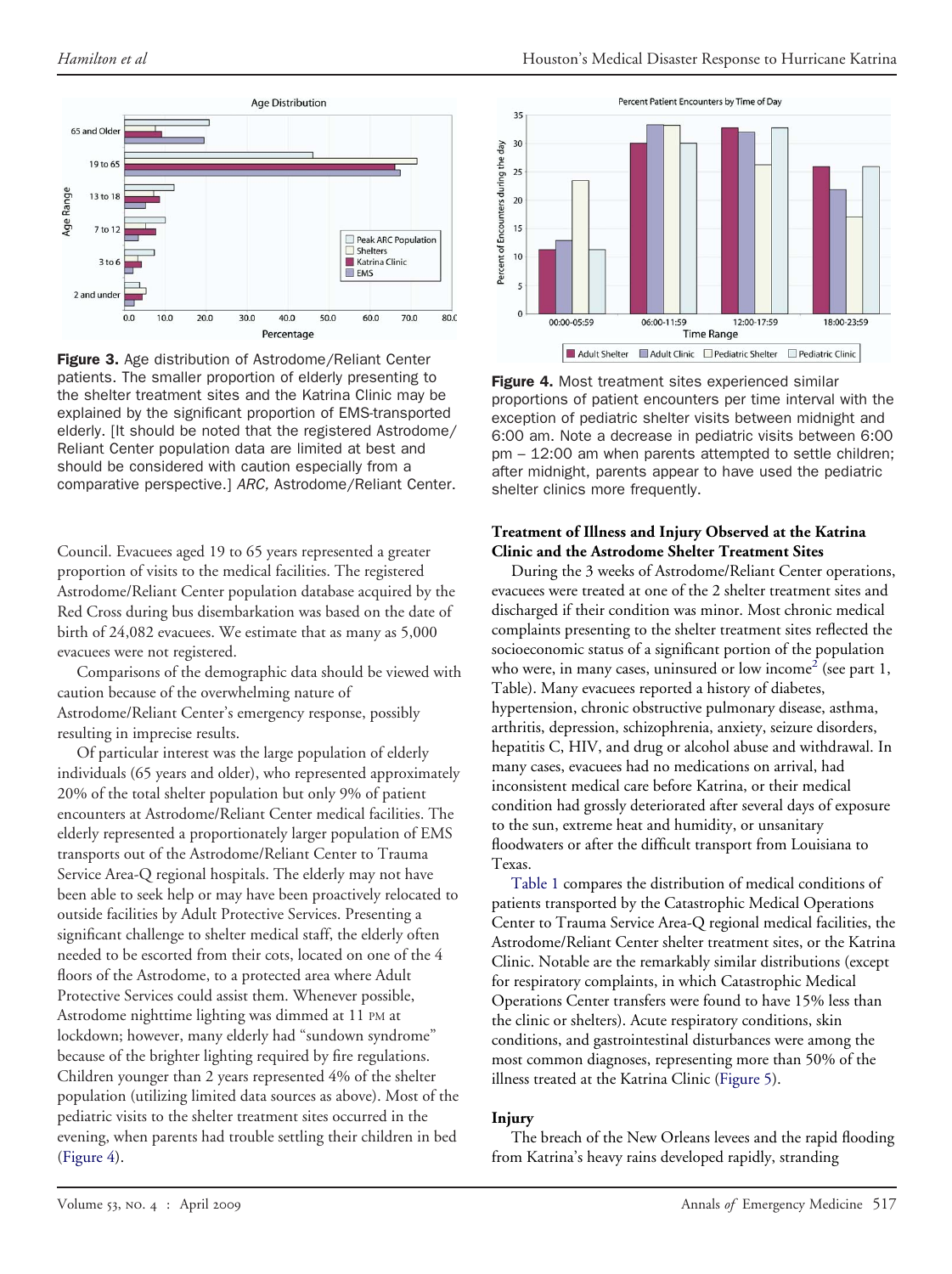|                                                                             | <b>Shelters</b>   |             | <b>Clinic</b>     |             | <b>Catastrophic Medical</b><br><b>Operations Center</b> |             |
|-----------------------------------------------------------------------------|-------------------|-------------|-------------------|-------------|---------------------------------------------------------|-------------|
| <b>System</b>                                                               | <b>Encounters</b> | % Diagnosis | <b>Encounters</b> | % Diagnosis | <b>Encounters</b>                                       | % Diagnosis |
| Circulatory system                                                          | 321               | 6           | 1,178             | 10          | 149                                                     | 14          |
| Digestive system                                                            | 871               | 17          | 1.875             | 16          | 210                                                     | 19          |
| Endocrine, nutritional and<br>metabolic, immunity                           | 250               | 5           | 626               | 5           | 95                                                      | 9           |
| General medical and miscellaneous                                           | 366               | 7           | 578               | 5           | 148                                                     | 14          |
| Gynecology and complications of<br>pregnancy, childbirth, and<br>puerperium | 119               | 2           | 659               | 6           | 51                                                      | 5           |
| Mental disorders                                                            | 78                | 1           | 321               | 3           | 65                                                      | 6           |
| Musculoskeletal system and<br>connective tissue                             | 455               | 9           | 838               |             | 93                                                      | 9           |
| Nervous system and sense organs                                             | 460               | 9           | 891               |             | 90                                                      | 8           |
| Respiratory system                                                          | 1.503             | 29          | 3,257             | 27          | 110                                                     | 10          |
| Skin and subcutaneous tissue                                                | 824               | 15          | 1.684             | 14          | 76                                                      |             |
| Total                                                                       | 5,247             | 100         | 11,907            | 100         | 1,087                                                   | 100         |

<span id="page-3-0"></span>Table 1. Distribution of medical conditions seen at the various medical treatment sites within the Astrodome/Reliant Center.

residents in their homes, on their rooftops, and in shelters. This population of displaced persons was observed to be different from the victims of other types of natural disasters—earthquakes, for example—in which traumatic injuries and death are often more prevalent. Generally, floods have a slow onset and generate displaced populations requiring disease surveillance, case detection, and shelter accommodation.[3,4](#page-12-0)

Katrina-related injuries consisted of mostly minor trauma, with some more serious cases among about 1,100 evacuees treated at the Katrina Clinic; an additional number of very slight injuries were treated at the 2 shelter treatment sites. Another 50 patients with serious injury requiring EMS transport were taken to Houston and Harris County medical facilities.

Injury morbidity observed at the Astrodome/Reliant Center was similar to that observed after many other hurricane-related flood disasters, including some major injuries (eg, broken bones),[5,6](#page-12-0) but mostly minor injuries (lacerations and punctures caused by broken glass, nails, and other postflood debris).<sup>[6](#page-12-0)</sup> Blunt trauma, also observed in other flood disasters, was reportedly due to structural collapse and falling objects, as well as wind- and water-strewn debris.<sup>[7](#page-12-0)</sup> Other mechanisms of injuries commonly sustained in hurricane-related floods that were also reported by Katrina evacuees included insect stings and animal bites<sup>5</sup>; assaults; stab wounds; strikes by object/person; falls from buildings, stairs, roofs, and wheelchairs; overexertion injuries; unspecified accidents; motor vehicle crashes; and even a self-inflicted wound in one case of a suicide attempt. $8-11$  Data from 4 parishes in and around New Orleans during Katrina's aftermath reported similar injuries (eg, falls, bites/stings, toxic exposures/poisoning, cuts, blunt trauma, burns, environmental exposures). $^{11}$  $^{11}$  $^{11}$ 

Some musculoskeletal sprains, strains, and other trauma sustained by Katrina evacuees required treatment by physicians with expertise in physical medicine or orthopedics at the Astrodome/Reliant Center. Retrospective chart analysis of Astrodome/Reliant Center electronic medical records was conducted by Chiou-Tan et  $al^{12}$  $al^{12}$  $al^{12}$  to examine date of visit, age, sex, ethnicity, and physical medicine and rehabilitation diagnosis category. Most frequent were swollen feet and legs (22%), leg pain and cramps (17%), and neck and back pain (10%). The majority (75%) of physical medicine and rehabilitation conditions (239 patients with 292 conditions) presented in the first week, emphasizing the importance of providing treatment for minor trauma and injury in the initial phase of a disaster response. Chiou-Tan et al<sup>[12](#page-12-0)</sup> analyzed data from only the Katrina Clinic, and they observed that more than 1,000 patients were treated at the shelter treatment sites for skin and musculoskeletal disorders; the majority of these were Katrina related (Table 1). Unfortunately, shelter treatment site encounters were not coded into diagnostic groups, preventing subgroup analysis. The Katrina Clinic may have treated only patients referred from the shelter treatment sites with a presenting complaint or secondary diagnosis of trauma.

For community planning purposes, the majority of clinic encounters involved mostly primary care–related medical specialties (internal medicine, pediatrics, psychiatry, and geriatric medicine) and very little trauma support.<sup>[12,13](#page-12-0)</sup> This finding resembles the medical encounters documented after Hurricanes Andrew (Florida),<sup>[14](#page-12-0)</sup> Frederick (Mississippi and Alabama), $15$  and Elena (Mississippi).<sup>16</sup>

During the entire Astrodome/Reliant Center disaster response and Katrina Clinic operations, a total of 12,535 patient encounters were recorded (of which 1,276 were for administrative purposes only and 4,791 were repeated visits). Prescriptions written for 9,215 patients numbered 16,622. During Katrina Clinic operations, 382 radiographs and 155 ultrasonograms were performed, and the Harris County Public Health and Environmental Services and Harris County Hospital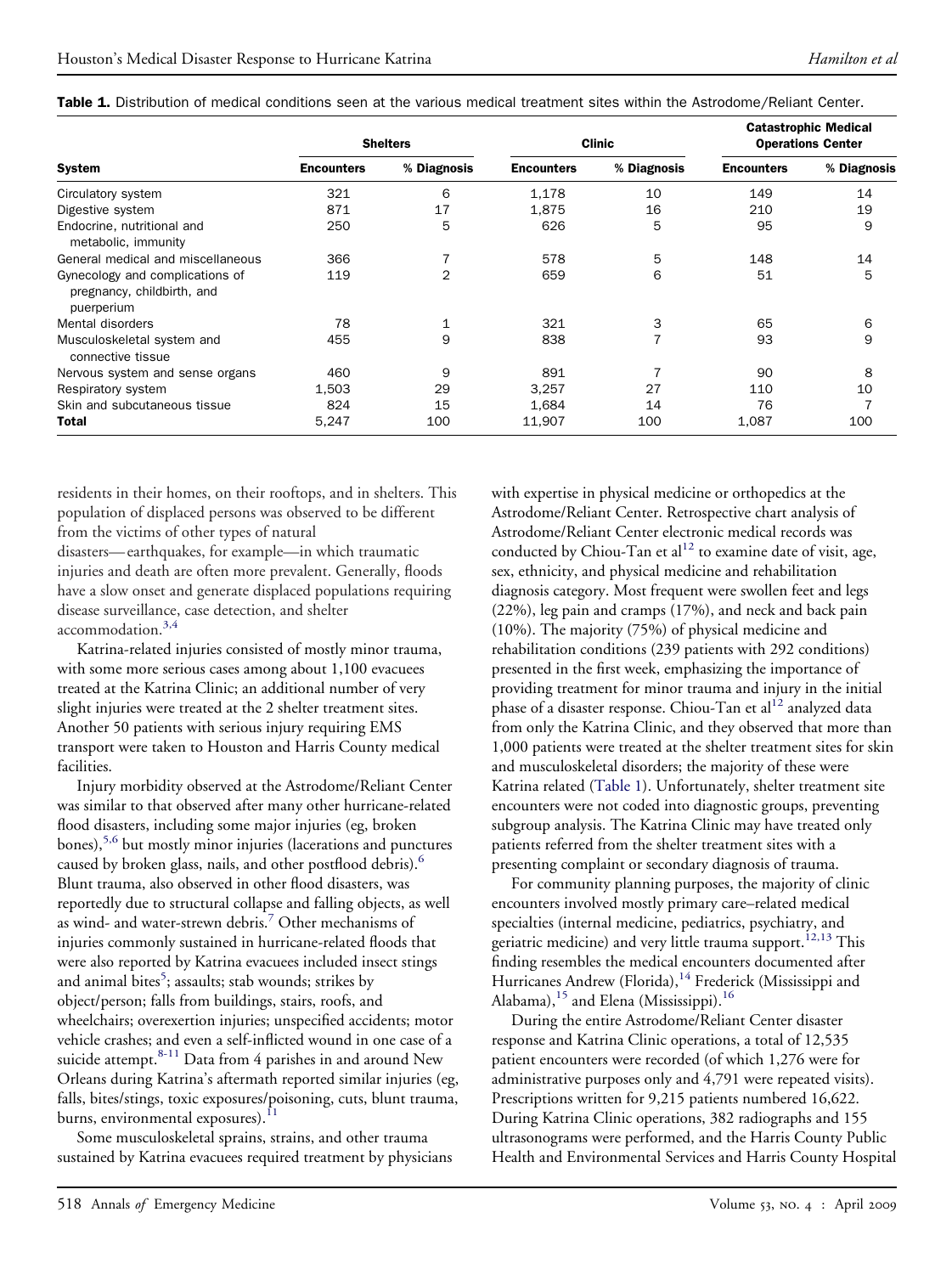District administered 13,109 vaccinations. Finally, mental health professionals conducted approximately 4,300 interventions.

# **Other Services**

In the second week of the Astrodome/Reliant Center's operations, eye and dental care facilities were added to the Katrina Clinic. Initially, Katrina Clinic pharmacy services were arranged by courier from the Harris County Hospital District pharmacies, using Harris County Hospital District pharmacy personnel; however, this arrangement was soon replaced by the rapid construction of an on-site CVS pharmacy integrated within the Katrina Clinic. Narcotic prescriptions were restricted and distributed only as clinically indicated, such as for cancer patients requiring pain control.

# **Other Challenges**

When the Federal Emergency Management Agency announced debit card distribution and housing opportunities, an evacuee queue lasting several hours resulted. In many cases, young mothers stood in line outside the Astrodome for hours in the sun. Support staff, including pediatric nurses and social services personnel, were deployed into these lineups because mothers did not want to lose their place in line while changing diapers and rehydrating children with formula/electrolyte-rich drinks. Special considerations were put into place for the elderly and disabled (eg, those in wheelchairs were moved to the front of the queue). At least 10 Red Cross workers were used for logistical resupply of medical and pediatric materials, and National Guard, Texas Rangers, or Houston Police Department usually escorted the personnel during these activities. Later, queues were conducted indoors and improved logistic support was provided.

# **Evacuee Effect on the Harris County Hospital District's Resources**

More than 245,000 Gulf Coast residents evacuated to Houston,[17](#page-12-0) and many sought medical care at regional hospitals or Harris County Hospital District hospitals or community health clinics. During the calendar year of Katrina (2005), the Harris County Hospital District experienced 42,486 hospital admissions, representing 239,694 patient-days (average length of stay of 5.82 days), 166,204 emergency visits, and 944,288 (approximately 18,000/week) patient visits to the Harris County Hospital District's 11 community health clinics. Katrina evacuees, who consumed 16,000 patient encounters with Harris County Hospital District staff inside the Astrodome/Reliant Center and 1,100 EMS transfers, affected Harris County Hospital District Community Health Program resources district-wide. The projected Harris County Hospital District community clinic patient load for 2005 was an increase of 3,000 from August to September; however, the actual patient load decreased by 13,000, a change similar to the total Astrodome/Reliant Center Katrina Clinic encounters. This

acute 15% decrease in Harris County Hospital District community health clinic visits during September 2005 likely represents the effect of Astrodome/Reliant Center activities on the available Harris County Hospital District physicians, nurses, and other staff who were pulled from their regular duties to provide care at the various Astrodome/Reliant Center treatment sites.

One month after Hurricane Katrina (October 2005), Harris County Hospital District clinic visits increased 15% to 90,039 from 77,981 a year earlier (October 2004). This increase likely was due to the reopening of community health clinics to service cancelled appointments during Houston's Hurricane Rita evacuation and new residents, mostly Katrina evacuees, requiring Harris County Hospital District community health services. Compared with 2004, the November 2005 Harris County Hospital District encounters also increased by 12% but returned to 2004 levels in early 2006. (Fall 2006 encounter data are not useful because Harris County Hospital District community clinics transitioned to an electronic patient record that globally decreased encounter rates for several months as medical personnel learned to use the new system.) Data from 93 non–Harris County Hospital District Texas Trauma Service Area-Q institutions (see part 1) that treated Katrina evacuees have not yet been acquired.

After the Katrina Clinic closed on September 15, 2007 (see grey bar, [Figure 5\)](#page-5-0), the new evacuee registration rate observed in Harris County Hospital District community clinics and hospital inpatient/outpatient facilities increased but also became cyclical. This may have been due to the closure of Harris County Hospital District clinics during the weekends and the reluctance of some evacuees to use the 2 Harris County Hospital District hospital emergency departments, which had substantial waiting times. The number of new patient registrations in the Harris County Hospital District community health clinics increased by 200% after the Katrina Clinic closed, showing that evacuees continued to depend on Harris County Hospital District community health resources after the Astrodome/Reliant Center's closure. Because many evacuees did not return immediately to their Gulf Coast homes, this metric to estimate new patients may underestimate new Harris County Hospital District patients because evacuees whose addresses became local also became indistinguishable from the general population.

## **Management and Organization of the Astrodome/Reliant Center**

The large scale of the Katrina Clinic and Astrodome/Reliant Center Medical Branch Operations required an extensive management structure to handle clinical, logistic, and communication issues. This was done under the Unified Area Command's Medical Branch Operations using National Incident Management Systems principles, led by Harris County Public Health and Environmental Services and Harris County Hospital District. The clinical staff was provided by the Harris County Hospital District, in coordination with the Baylor College of Medicine and other community partners (eg, Texas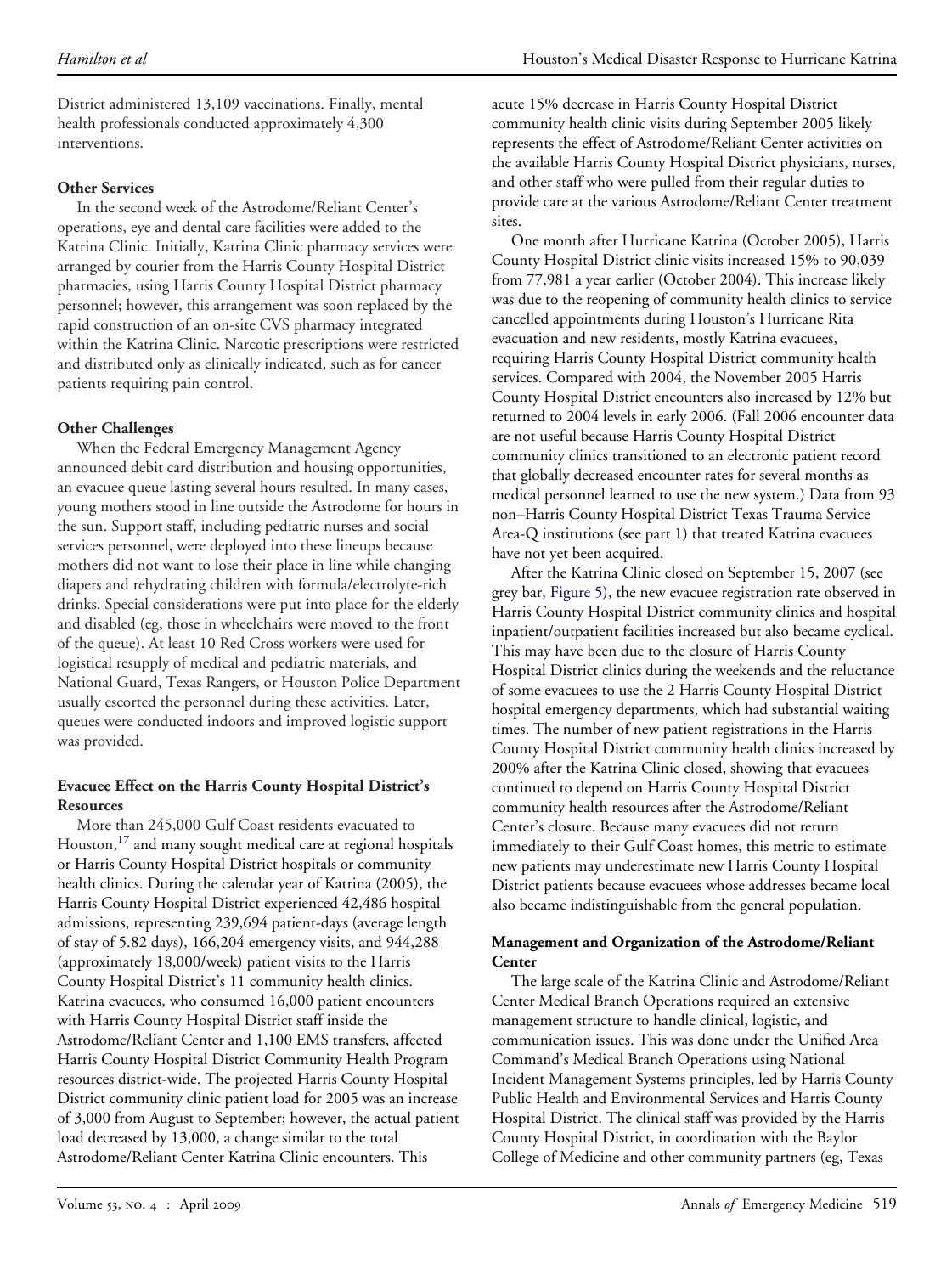<span id="page-5-0"></span>

Figure 5. Harris County Hospital District encounters. The acute rise in encounters experienced at Astrodome/Reliant Center is seen with the arrival of the buses (diamonds) and is sustained at several hundred per day after bus disembarkation was complete. The closure of the clinic (grey bar - September  $15<sup>th</sup>$ ) caused an increase in community clinic encounters (triangle) within the next two weeks. Some of this increased clinic activity was for prescription refills since the Astrodome/Reliant Center pharmacy only dispensed one month's supply of medications. Note an abrupt decrease in Harris County Hospital District hospital admissions (circles) after bus disembarkation was complete and Norovirus was contained within Astrodome/Reliant Center. Trauma Service Area-Q non-Harris County Hospital District hospital admission data is not available; most hospital admissions from Astrodome/Reliant Center were tracked by CMOC and are represented in the Astrodome/Reliant Center EMS transfers (see Part 1 [figure 2\)](#page-1-0).

Children's Hospital). For example, setting standards for care and checking volunteers' licensing credentials was a critical process in the early days of Astrodome/Reliant Center operations. During the 3 weeks of Astrodome/Reliant Center operations, more than 2,800 medical volunteers worked with 60,003 civilian volunteers to support Astrodome/Reliant Center operations.[17](#page-12-0) Approximately 10 groups of well-meaning medical providers opened unauthorized clinics inside the shelters; however, to ensure quality of care, these facilities were removed or assimilated into authorized operations. Several cases of expired, suspended, or fraudulent medical licenses were also documented. Many medical volunteers were not trained as primary care providers and lacked community health care experience; therefore, the allocation of tasks to their appropriate skill sets was critical. In one instance, a group of Austrian medical providers arrived to provide services, requiring verification of licensing and medical credentials. Most foreign medical providers were given tasks that did not require malpractice coverage or medical privileges. Several volunteer physicians and nurses who consistently failed to work within the established command and control structure were removed

thanked for their hard work and released from further shifts. A significant advantage was the use of physicians and nurses who had trained at or worked within the Harris County Hospital District Community Health Program and were comfortable treating community health populations similar to the evacuees.

By the end of the first week, the Katrina Clinic evolved into a community health center, with administrative directors from the 11 Harris County Hospital District community health centers rotating to manage oversight. In the second week of Astrodome/Reliant Center operations, the standard operational policies and procedures from the Harris County Hospital District Community Health Program were implemented, not so much through managerial fiat, but through recognition that these processes worked best in what had now become Houston's newest and largest "just in time" community health center.

In most nondisaster medical facilities, formal organizational structures with legal/regulatory controls and information infrastructure operate with a formal chain of command offering knowhow and resources. The true challenge was establishing services early. This was almost entirely dependent on community health professionals who had little or no training in disaster response command hierarchy. In the early hours of the Katrina disaster response, a loose organizational medical structure and chain of command was established, and all medical teams were compelled to adapt to the dynamic circumstances. Unfortunately, in the first 2 chaotic days of Astrodome/Reliant Center's operations, each link in the chain operated somewhat autonomously because of communication failures among the shelter and clinic medical providers. This was not surprising, given the Astrodome/Reliant Center's size, scope, and rapid implementation (see part 1). Within 3 days, a medical command hierarchy that could effectively communicate with the Astrodome/Reliant Center Unified Area Command was established, and management by objectives was initiated, whereupon instructions came down in the form of desired end states, such as "open an OB/GYN service." Those at the operational level were responsible for finding space, furnishings, supplies, and staff to initiate this service. In several cases, through spontaneous social networking, physician and nursing staff, heretofore strangers, self-organized around an issue, determined the requirements, and delegated and accepted assignments. A sense of personal honor and group loyalty added weight to the individual recognition of need and the sense of obligation to those in need.

Twice daily, Harris County Public Health and Environmental Services led the Astrodome/Reliant Center Medical Branch Operations' briefings at the level of the Katrina Unified Area Command, whereas Harris County Hospital District handled the Astrodome/Reliant Center medical staff briefings to inform senior physicians/nurses about policy decisions and overall patient care changes ordered by the Unified Area Command. In time, this management structure provided control and prompt decisionmaking to the Astrodome/Reliant Center.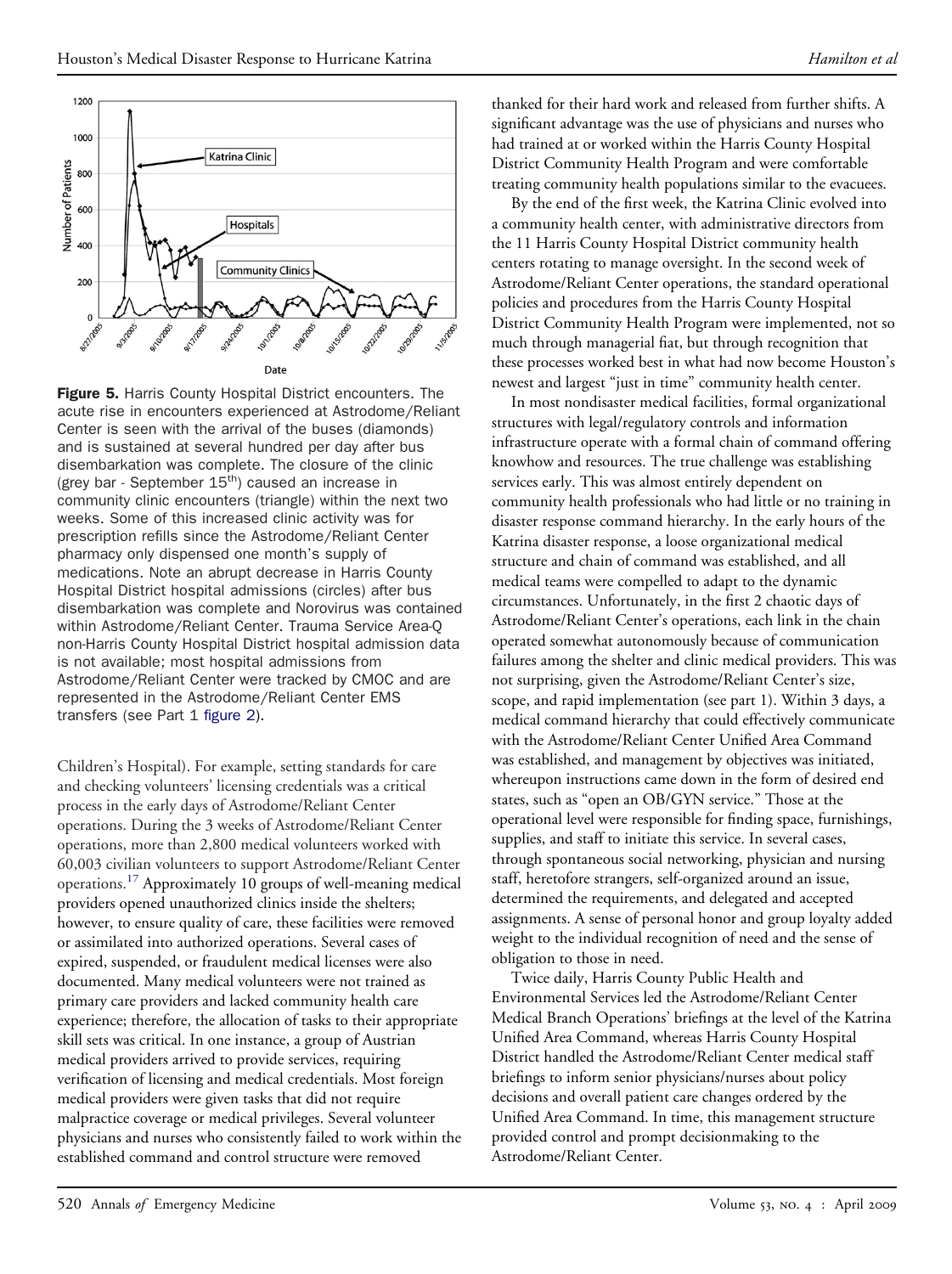After completion of evacuee bus disembarkation and medical triage, the Astrodome/Reliant Center medical response transitioned to operations similar to those of a large community health clinic. The transition from an improvised medical disaster response to a well-organized health clinic occurred much more easily than anticipated. Very important to the success of this transition were the Astrodome/Reliant Center first medical responders who were also employees of the Harris County Hospital District Community Health Program; these providers easily switched from "emergency response" mode into "a day at the clinic" mode.

#### **Ethical and Legal Considerations**

Evacuees lived in the shelters until more permanent housing within Houston/Harris County and surrounding areas was made available. Although the shelters served as evacuees' "homes," the concepts of privacy and confidentiality were difficult to define or enforce. The shelters provided for the activities of daily living of a diverse group of evacuees who had lost possessions and, in some cases, family members. The ability to provide comfort and social support in such a large community of beds was difficult. Unified Area Command Medical, Harris County Public Health and Environmental Services and Baylor College of Medicine considered shelter beds as medically private spaces. In addition, Medical Branch Operations also made clear to other partners that the Astrodome/Reliant Center and other shelter medical areas should not be filmed, etc., unless filmmakers were under the strictest of escorts. Colored wrist bands were used to control evacuee, volunteer, and visitor access to the shelter areas and Katrina Clinic.

Media access to the shelters presented another problem to medical providers attempting to preserve the anonymity of shelter residents/patients. A total of 678 reporters and photographers from 16 countries registered at the Astrodome/ Reliant Center during its 3 weeks of operations. Although bus disembarkation sites were completely secured from the media and journalists found in this area were apprehended by Houston Police Department personnel, television crews were allowed to set up studios inside the shelters, with the approval of the Astrodome/Reliant Center Unified Area Command. In a nighttime incident in the Astrodome, a national talk show crew was threatened with eviction because they refused to confine their screen shots to panoramic views. On several occasions, the media attempted to interview evacuees inside the shelter medical treatment areas and photograph nonambulatory Astrodome/ Reliant Center evacuees tending to personal hygiene at their cots. In a few cases, EMS transports leaving the shelters with critically ill patients experienced difficulty when large crowds of celebrity-filming cameramen and reporters blocked corridors and vehicle ramps and refused to move. In several circumstances, law enforcement was called to clear a path for EMS. Because celebrities, politicians, and media representatives frequently attempted to interview and photograph patients in shelter treatment sites, a combination of law enforcement

|  |  |  |  |  |  |  | Table 2. Number of diagnoses per encounter. |
|--|--|--|--|--|--|--|---------------------------------------------|
|--|--|--|--|--|--|--|---------------------------------------------|

|  | Number of Diagnoses per Encounter Katrina Clinic, % Shelter Triage, % |  |  |  |
|--|-----------------------------------------------------------------------|--|--|--|
|  |                                                                       |  |  |  |

| 1              | 3  | 72   |
|----------------|----|------|
| 2              | 32 | 22   |
| 3              | 29 | 5    |
| $\overline{4}$ | 10 |      |
| 5              | 11 | None |
| $6$<br>$>6$    |    | None |
|                | 2  | None |
|                |    |      |

Diagnoses per patient encounter are greater at the Katrina Clinic, suggesting increased patient acuity. The lesser number of diagnoses per patient encounter at the shelter triage sites indicates that lower-acuity patients were treated in this setting, most likely preventing the Katrina Clinic from being overwhelmed.

officers from various agencies (the Houston Police Department, Harris County Sherriff's Department, etc) were used to control access to these areas.

As buses continued to arrive and the sheltered population grew, law enforcement and fire (including the Houston Fire Department and Harris County Fire Marshal) were required to ensure a safe environment for thousands of evacuees, workers, and volunteers.<sup>[1](#page-11-0)</sup> Law enforcement was tasked with the security of roadways, parking lots, portable automatic teller machines, and walkways within the Astrodome/Reliant Center, as well as shelter and clinic security.<sup>[1](#page-11-0)</sup> Evacuees were allotted free Greater Houston Metro passes for transport outside of the Astrodome/ Reliant Center. Metro buses were also used to shuttle hundreds of evacuees per hour between the Katrina Clinic and various other Astrodome/Reliant Center shelter sites.

Despite the problems encountered in the shelter areas, Health Insurance Portability and Accountability Act (HIPAA) compliance was strongly enforced in the Katrina Clinic. Patient privacy and dignity was well maintained by the construction of individual examination rooms and secure access procedures for the electronic medical record. Unfortunately, at the shelter medical treatment sites, individual examination rooms for private medical encounters were not constructed, allowing passers-by to observe patient treatment in some cases. Although the Katrina Clinic was designed to be a fully functional community health clinic, the shelter medical treatment sites were not designed as medical treatment sites. In some cases, the medical staff who were unfamiliar with family medicine–based community health care environments provided a level of care much higher than that of a "first aid station" (ie, supplier of over-the-counter medicines or area of triage). This was not intended by Medical Branch Operations. The triage sites were tasked to refer patients needing higher levels of care to the Katrina Clinic or to the Catastrophic Medical Operations Center for transport to area hospitals (Table 2). At one of the first aid stations, a makeshift dialysis unit was set up, raising the question of privacy and medical appropriateness of care for this setting. These incidents were handled by Medical Branch Operations personnel to remove unauthorized or inappropriate medical services.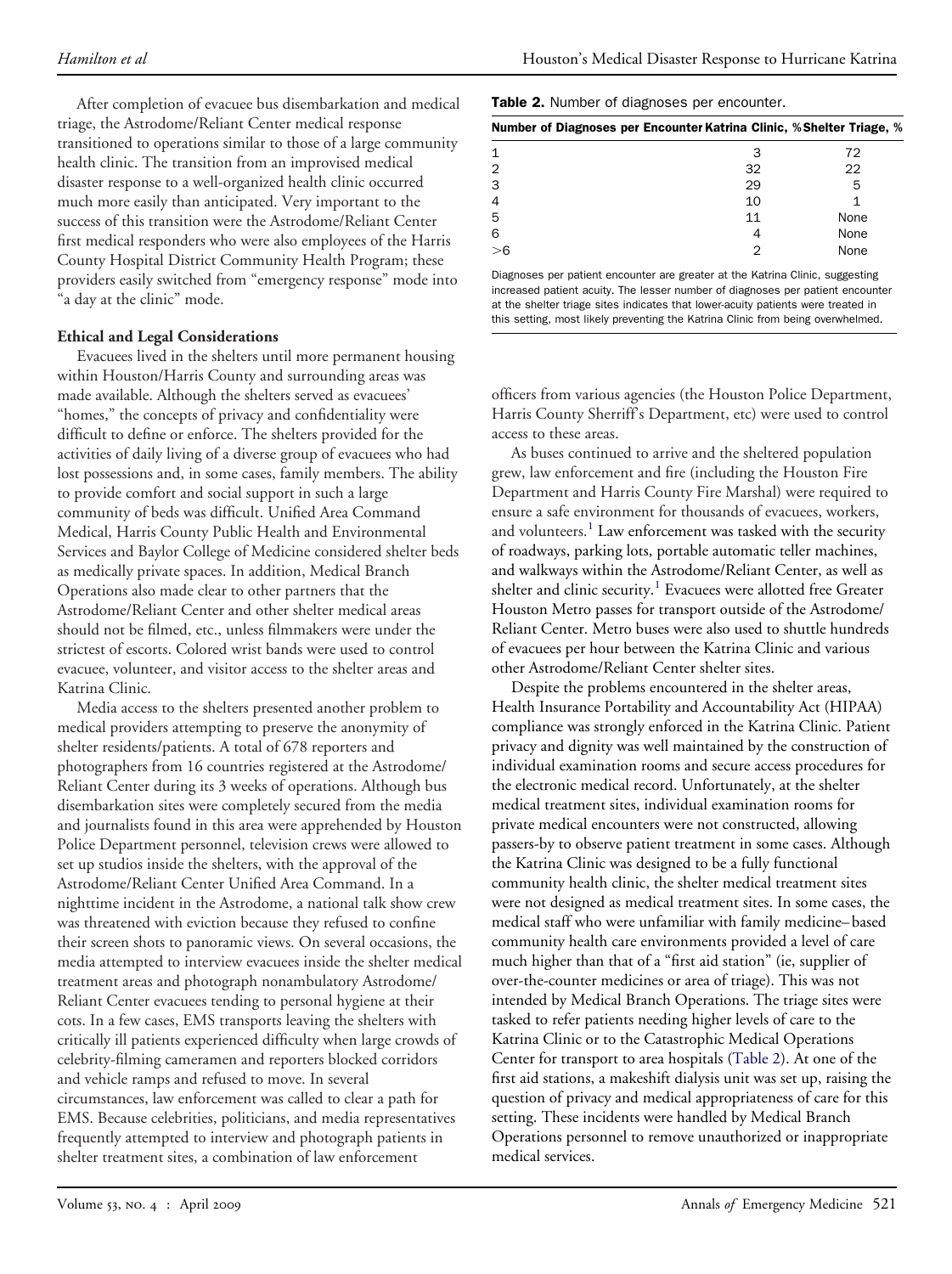

Figure 6. Symptoms of nausea, vomiting and diarrhea in Astrodome/Reliant Center shelters, clinic and EMS transfers. The Catastrophic Medical Operations Center noticed a peak in symptoms of gastroenteritis on September  $4<sup>th</sup>$  whereupon patient transport into Trauma Service Area-Q was stopped. These symptoms were mostly caused by Norovirus and required isolated re-hydration.

#### **Disease Surveillance and Response**

On September 4, 2005, the second day of Astrodome/Reliant Center clinical operations, pediatric and adult cases of nausea, vomiting, diarrhea, and abdominal pain associated with gastroenteritis were observed (Figure 6). Using the Medical Branch Epidemiology Task Force personnel, who were monitoring the chief complaints of patients presenting to the Astrodome/Reliant Center Katrina Clinic and additional surveillance information from "cot-to-cot" surveys in the shelter residential areas, an unusual cluster of gastrointestinal symptoms was observed. Using reverse transcription–polymerase chain reaction on some of the stool samples revealed the causative organism, later identified as norovirus.<sup>[18,19](#page-12-0)</sup> This was the sole enteric pathogen identified, but multiple strains were involved.[20](#page-12-0) According to the small sample size, Medical Branch Operations was unable to confirm that all gastrointestinal symptoms were caused by norovirus, but the clinical presentation of most recorded cases was consistent with this pathogen. During the next several days, there was a significant increase in evacuees presenting with gastrointestinal symptoms both to the Astrodome/Reliant Center Katrina Clinic and those transported to area hospitals. As a result of the increasing number of patients presenting with such gastrointestinal symptoms, Medical Branch Operations, in coordination with Katrina Clinic medical staffing, established an isolation site for recovery from illness for affected evacuees. Harris County Hospital District encounter records indicate that as many as 2,000 Astrodome/Reliant Center evacuees were affected with gastroenteritis symptoms compatible with norovirus.

During September 2 to 12, approximately 14% of adult visits to the Katrina Clinic and 28% of pediatric visits were for symptoms consistent with acute gastroenteritis (abdominal pain,

nausea, vomiting, or diarrhea); on peak days, these figures reached 21% and 40%, respectively.<sup>[18](#page-12-0)</sup> It is unclear how many of these were attributable to norovirus because of the reasons stated above. Previous studies have published lower incidence rates, but they did not consider lone abdominal pain as a presenting complaint of this pathogen.<sup>18,20</sup> Transporting these patients outside the Astrodome/Reliant Center would have doubled EMS transfers and could have spread the infection outside of the center. A joint decision to isolate and treat affected individuals on site at the Astrodome/Reliant Center was made by the Medical Operations Branch and the Catastrophic Medical Operations Center. Nightly for 2 weeks, Medical Branch Operations, through its Epidemiology Task Force's utilization of other staff and volunteers, went "cot to cot" around shelter facilities, monitoring symptoms such as cough, vomiting, diarrhea, abdominal pain, and fever. These symptoms were tallied nightly in a database made available the next morning to Medical Branch Operations for decisionmaking. By tracking these presenting gastrointestinal symptoms and monitoring trends for other symptoms among the shelter evacuee population, this systematic epidemiologic surveillance was responsible for observing the initial shelter cases of norovirus.

Under Unified Area Command and Medical Branch Operations oversight, the Katrina Operations Joint Information Center<sup>[17](#page-12-0)</sup> engaged in an intensive public outreach campaign to provide banners, posters, and newsletters to shelter areas, so that evacuees and responders alike would be reminded of the importance of hand washing. The Red Cross was also helpful in encouraging global hand washing. Hundreds of Red Cross workers performed hand-wash activities for shelter residents under the direction of the shelter treatment site medical directors. This practice was performed successfully many times in the Astrodome, which held the majority of evacuees, and where approximately half the gastroenteritis symptoms were observed[.20](#page-12-0)

Patients with dehydration as a result of the norovirus outbreak were rehydrated in a separate isolation area and then transferred to a large quarantine area for 2 days after cessation of symptoms [\(Figure 1\)](#page-1-0). Even though good infection control principles and isolation of affected individuals were implemented, the quarantine area was initially open to symptom-free family members of affected patients. Over time, medical personnel learned that law enforcement had begun enforcing a more stringent form of isolation in which patients' family members were also not allowed to leave the area, even if asymptomatic. Medical Branch Operations eventually worked to "loosen" these restrictions on family members because of concerns about isolating those that had already lost loved ones to the hurricane and its aftermath. This relaxing of restrictions was supported by the fact that norovirus outbreaks in hospitals or other clinical settings can often be controlled by sending patients home to recover. Unfortunately, there were no homes, except the shelter, in which the Astrodome/Reliant Center's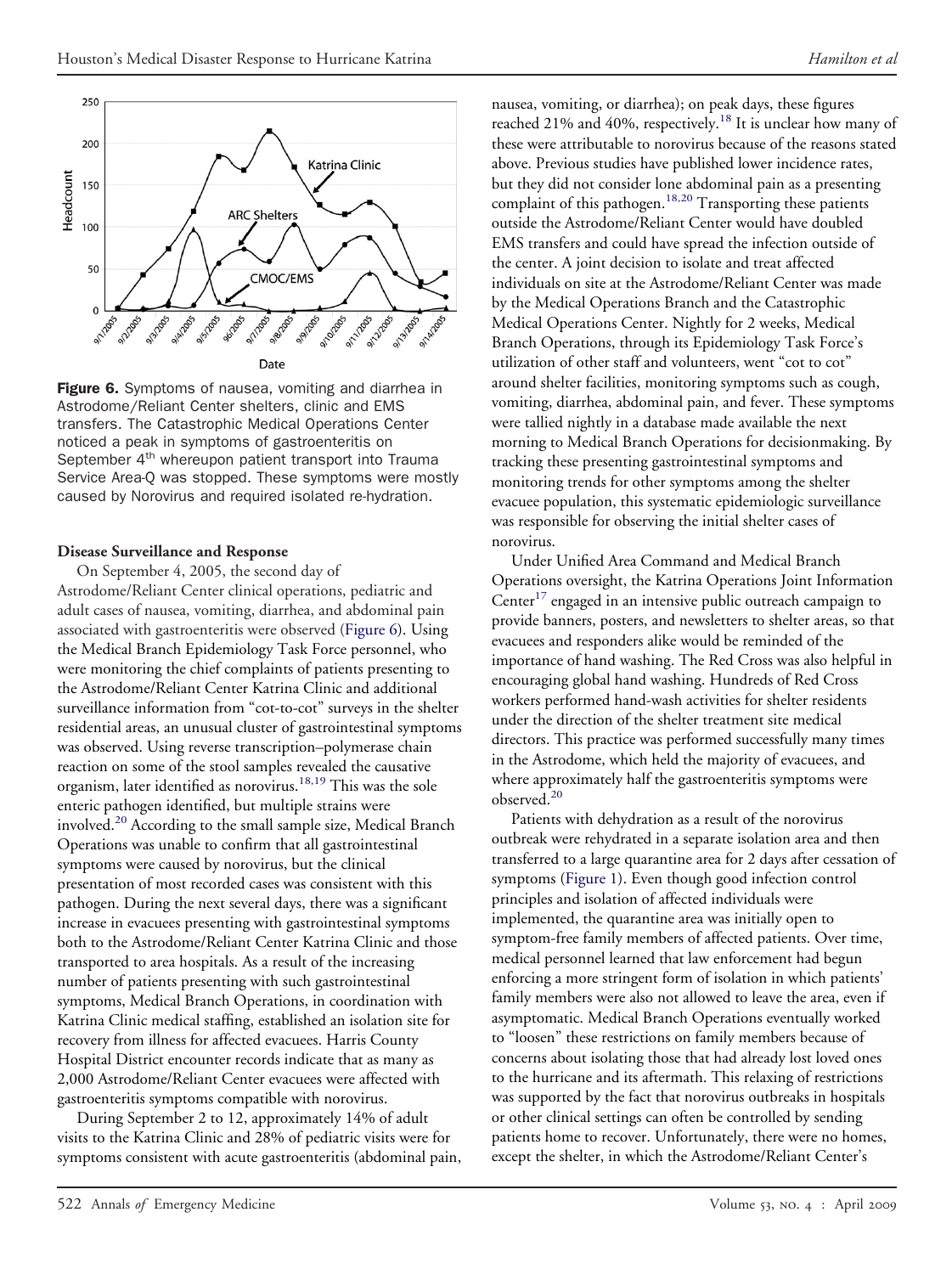evacuees could recover, and these were the very areas under Unified Area Command protection from those afflicted with gastrointestinal illness. Consequently, family members were permitted to stay in the isolation area with the affected patient during recovery. In addition, early in the Astrodome/Reliant Center response, large drums of ice containing cans and bottled beverages were installed in shelter areas; after norovirus symptoms were observed in the Catastrophic Medical Operations Center EMS transfer rates, this possible vector of disease was removed. These modalities—epidemiology surveillance, patient transport trending, provider clinical care and attention, isolation, hand washing, public information campaigns, and eventually the emptying of the shelter areas to decrease crowded conditions—led to the eventual containment of the gastrointestinal outbreak. In total, as many as 2,000 may have been affected by this outbreak.

## **Tracking of Evacuees and Family Reunification**

The Catastrophic Medical Operations Center, coordinated by the Regional Hospital Preparedness Council, maintained an extensive patient database, logging EMS patient transports into health care facilities<sup>21</sup>; however, these data were not intended for evacuees attempting to find family members. In many cases, treating physicians were not aware of the disaster exceptions to HIPAA regulations and the Catastrophic Medical Operations Center patient tracking capability. On September 2, 2005, to facilitate medical care and the identification/location of displaced family members, the United States Department of State released a Privacy Rule bulletin about the sharing of patient information in disaster relief efforts: "Health care providers can share patient information as necessary to identify, locate and notify family members, guardians, or anyone else responsible for the individual's care of the individual's location, general condition, or death. The health care provider should get verbal permission from individuals, when possible; but, if the individual is incapacitated or not available, providers may share information for these purposes if, in their professional judgment, doing so is in the patient's best interest."<sup>[22](#page-12-0)</sup>

Unfortunately, no single database or mechanism to provide evacuee or patient location information existed at the Astrodome/Reliant Center. This situation resulted from the abrupt arrival of some 27,000 evacuees, thus overwhelming the Red Cross's ability to "check in" evacuees. Because such information was not recorded at the initial intake, no database existed that could locate all evacuees. Therefore, Astrodome/ Reliant Center and federal, state, and county authorities were referred directly to the Catastrophic Medical Operations Center to obtain this information, which was limited to the EMS transfers within Trauma Service Area-Q.

Reestablishing family and community links became an important priority at the Astrodome/Reliant Center. Because the Red Cross was unable to perform the registration of evacuees upon arrival at the shelters, the process of family reunification was greatly assisted by the ingenuity and resourcefulness of the evacuees themselves, who posted

handwritten notes on the Astrodome/Reliant Center's walls. Within 48 hours of the Astrodome/Reliant Center's opening, a large bulletin board was saturated with thousands of personal notes containing contact information of those attempting to locate lost family members. This expanse of notes was unwieldy and soon replaced by an alphabetic last-name system situated around the perimeter of the shelters, greatly increasing the ability of evacuees to locate one another. Seven days after the commencement of Astrodome/Reliant Center operations, a Web-based query system was used and Harris County Hospital District and Red Cross personnel helped those who could not operate a computer.

The Astrodome/Reliant Center also installed hundreds of free landline telephones, which helped reduce evacuee cell telephone traffic. Because dedicated emergency communication assets were not ubiquitous, the Medical Branch Operations had twice-daily "runners" gather information related to patient care and logistics from all shelter treatment sites and the Katrina Clinic. Unified Area Command radios were given to Astrodome/Reliant Center medical command staff inside the Katrina Clinic; however, the latter were unable to communicate with the hundreds of civilian physicians and nurses under their command in the Katrina Clinic and shelter treatment sites.

# **Difficulties With Providing Mental Health Care**

During the Astrodome/Reliant Center response, 570 mental health professionals treated more than 4,300 individuals with mental health concerns inside the shelter areas.<sup>[1](#page-11-0)</sup> Many Katrina evacuees arrived at the Astrodome/Reliant Center with symptoms of acute stress disorder. Others with major mental disorders—schizophrenia, bipolar disorder, and major depression—arrived grossly psychotic or acutely suicidal or violent. In some cases, patients had been without their psychiatric medications for days to weeks and were on the verge of acute episodes of psychosis. Several mental health agencies, including the Baylor College of Medicine Department of Psychiatry, the Mental Health and Mental Retardation Authority of Harris County, and the Harris County Children's Assessment Center, provided the staffing to create an on-site psychiatric emergency and clinic care facility.

Psychiatric evaluations included psychological and social assessments, and heavy emphasis was placed on counseling to prevent the development of major depression and posttraumatic stress disorders. Acutely suicidal, aggressive, and agitated patients were treated on site whenever possible to avoid transfers to already fully occupied psychiatric hospitals. In all, only 2% of treated psychiatric patients required transport to more acute settings. Many patients lost or left behind their medications during evacuation and simply required refills. Substance abuse, intoxication, and withdrawal were treated, including transportation to alcohol and drug detoxification and rehabilitation facilities and local methadone clinics.

More than 500 psychiatric patients were registered and treated at the Katrina Clinic<sup>2</sup>; however, the number served is thought to exceed 900 patients. This discrepancy is most likely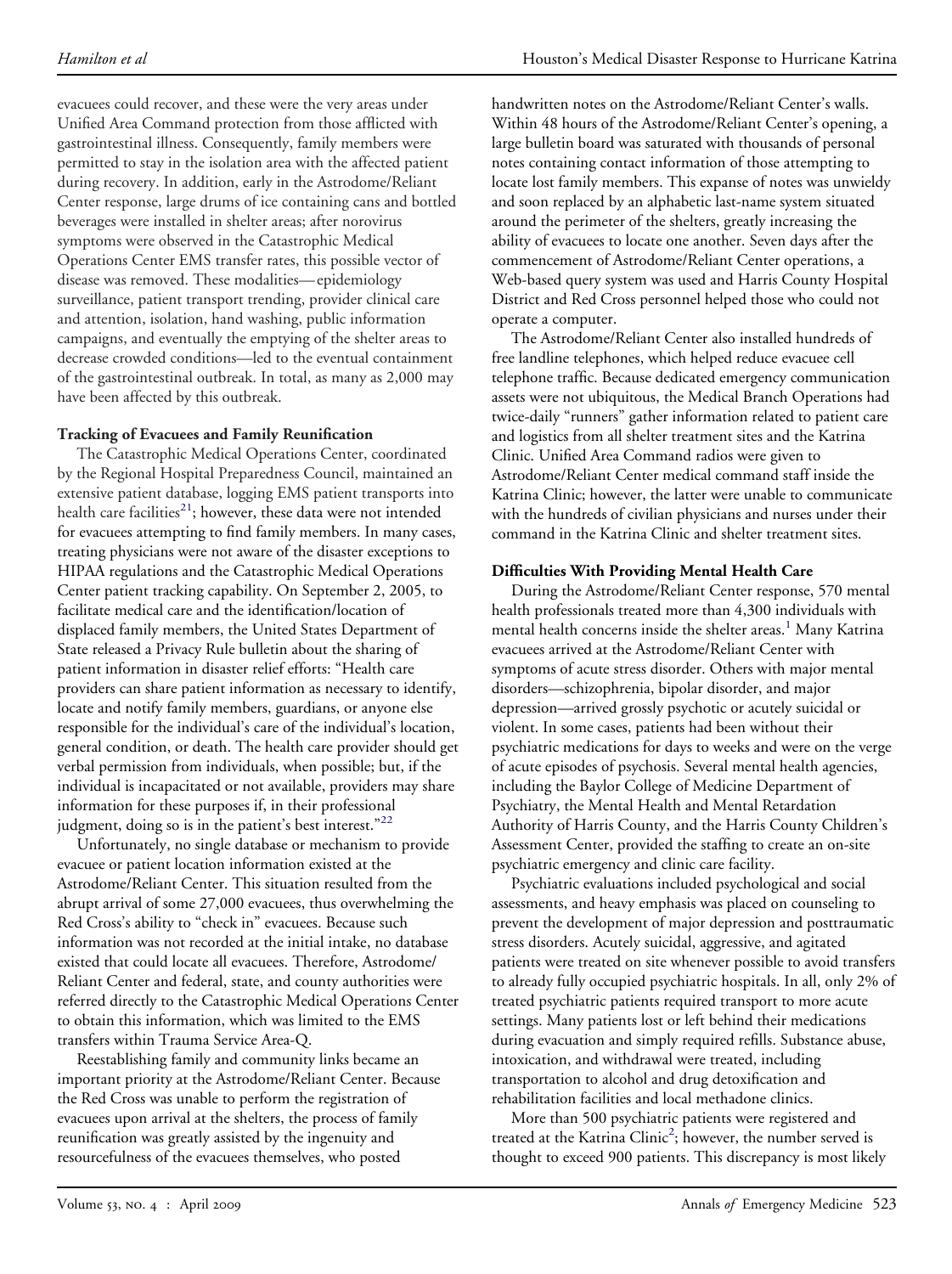due to the absence of an early formal registration and medical record documentation protocol. The agitated state of many of these patients made their registration at the very busy and congested Katrina Clinic almost impossible and required the development of a different triage approach, usually inside the shelters. Mental health workers were required to actively search for patients inside the shelters and initiate treatment because these patients were usually unwilling or unable to seek help. Many patients were found during the night, when their presentation became more obvious because of the surrounding sleeping population.

# **CONCLUSIONS**

The Katrina evacuees arriving in Houston/Harris County from the devastated areas of the Gulf Coast presented a formidable problem for the regions' medical, emergency, and public health systems, especially considering the lack of information available about evacuees' medical conditions. The precipitous arrival of thousands of evacuees—at one point, 30 to 40 buses with 50 to 60 evacuees per bus awaited triage by medical personnel and entry into Astrodome/Reliant Center overwhelmed the Red Cross's initial intake system. This made registration and tracking of evacuees during their stay and eventual exit to their final destinations difficult and later affected the ability of Astrodome/Reliant Center personnel to reliably quantify demographic data.

More accurate patient information was obtained, however, for those seeking care in the Astrodome/Reliant Center clinics. Astrodome/Reliant Center Medical Branch Operations were able to partner with community providers to staff the rapidly deployed disaster response clinics with community-based health clinic medical professionals and emergency response staff. Triage personnel successfully identified evacuees with clinical conditions warranting transport to area hospitals. This initial and later medical triage was coordinated within the Medical Branch by Southeast Texas Trauma Regional Advisory Council's constant communication with the Catastrophic Medical Operations Center. Regional medical coordination through the Catastrophic Medical Operations Center was imperative because of the simultaneous evacuee and triage operations at the George R. Brown Convention Center and Ellington Field airport.

## **Use of Preexisting Community Relationships**

The creation of an Astrodome/Reliant Center–like shelter, the Katrina Clinic, and a medical triage site at bus disembarkation areas can be rapidly deployed when massive resources are mobilized and the proper individuals receive the necessary authority and responsibility to provide command and control. However, unless a preexisting local medical infrastructure can assume command and control of large-scale evacuee medical care, such a response may not be sustainable. The use of the preexisting relationships and expertise of the Harris County Public Health and Environmental Services and

Harris County Hospital District Community Health Program, staffed by Baylor College of Medicine providers, allowed a sustained response for the 3 weeks of the Astrodome/Reliant Center's operations. The Regional Hospital Preparedness Council's Catastrophic Medical Operations Center coordinated the movement of evacuees in need of higher-level medical care into regional hospitals, avoiding undue burden on any one health care facility. Later, when federal and state medical assets arrived, these personnel successfully blended into the local command and control structure, already in place.

*Recommendation.* If possible, establish and nurture preexisting medical provider relationships for disaster response because local community health care agencies often assume care of displaced persons during disasters. We also recommend developing a Catastrophic Medical Operations Center to coordinate and promote situational awareness of acute health care facility capacity and capability. To maintain continuity of care after the initial disaster response by national and state emergency responders, external support agencies, such as Federal Emergency Management Agency, Disaster Medical Assistance Team, and the military, should align their medical support with local community health care resources.

## **Use of Large Sheltering Facilities**

The advantages of using a collection of buildings such as the Astrodome/Reliant Center to rapidly integrate 27,000 evacuees were as follows:

- 1. Ease in securing a large complex rather than individual buildings
- 2. Availability of logistic support and inventory, making all amenities and resources available on site
- 3. Close proximity to the Texas Medical Center and other hospitals within Trauma Service Area-Q

A stadium or convention center can accommodate the arrival of thousands of people per hour during an emergency. The challenge is to sustain a population in these structures during weeks to possibly months in the event of a catastrophic disaster. The main Katrina shelter, the Astrodome, which was not scheduled for any events during the Katrina operations, was made available on short notice; however, it presented many medical and logistic problems because of the multiple floors used to accommodate evacuees.

*Recommendation*. In place of stadiums or arenas, we recommend the use of large flat buildings for evacuee shelters, such as the Reliant Center or the George R. Brown Convention Center in Houston/Harris County. If stadiums or arenas are to be used for this purpose, more consideration should be given to controlling access to various levels in which evacuees may be sheltered.

# **Definition of Roles/Responsibilities and Controlling Access for Personnel**

Roles and responsibilities of all personnel allowed in the shelter and clinic areas should be clearly defined. Media and celebrity access to sheltered evacuees should be restricted. The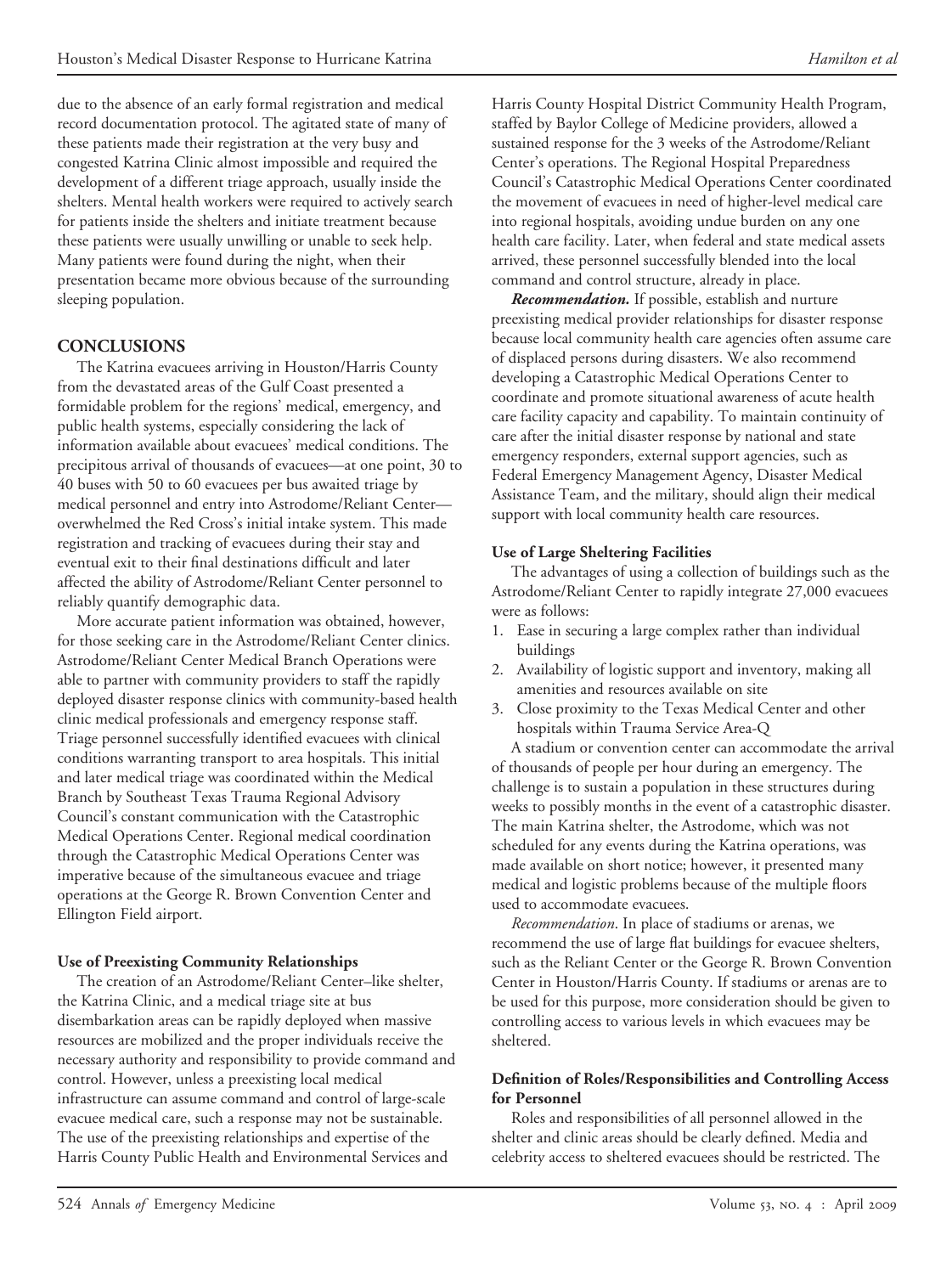Astrodome/Reliant Center shelters served as temporary "bedrooms" for thousands of homeless traumatized evacuees. In some circumstances, reporters, photographers, television staff, and celebrities had relatively unrestricted access to evacuees. This situation caused discomfort to evacuees, some of whom were observed hiding under their cots to avoid the media. Although the Astrodome/Reliant Center's Unified Area Command personnel were cognizant of privacy issues, they had difficulty maintaining control over the media.

*Recommendation.* Unified Area Command (or an alternate command and control structure) should define the rules for nonmedical access into living and medical facilities. In particular, a code of conduct should be established for reporters, photographers, television crews, and celebrities. Law enforcement should strictly monitor and control access, as determined by the Unified Area Command.

*Recommendation.* We recommend that shelter medical treatment sites establish and maintain adequate security and privacy during treatment encounters.

## **Nontraumatic Nature of Medical Care Conditions**

[Table 1](#page-3-0) shows the primary medical diagnoses for the evacuees (respiratory and gastrointestinal conditions), with the remaining clinical diagnoses distributed across all medical diagnostic groups, an important observation for future nontraumatic disaster management strategies. Data from the Katrina experience may be used to develop patient care models based on the flow of patients with a broad spectrum of medical complaints. Medical and logistic data collection during the Houston Katrina response was possible because of the existing community health system's electronic patient care record into the Astrodome/Reliant Center, Catastrophic Medical Operations Center's patient tracking, system, and epidemiologic surveillance that was set up by the "cot-to-cot" monitoring of symptoms at the medical care sites and the shelters. These data were used in "real time" by the Catastrophic Medical Operations Center to track patient medical conditions and outcomes for the purposes of better medical logistics planning, identification of emerging disease trends, and informing the local community health service providers.

*Recommendation.* To respond to the dynamically changing patient demographics, real-time surveillance systems based on a reliable entry/exit registration system should be established during large-scale sheltering of evacuees. Summaries of such data may be helpful once the response efforts are completed to better understand the nature of the response. Additionally, a regional patient tracking system providing multiple input sites, a coordinating entity for placement of patients, and a receiving facility notification system are recommended to track data trends, provide overarching situational awareness, and track or locate patients.

# **Populations With Medical Special Needs**

During the first week of Astrodome/Reliant Center operations, medical personnel observed elderly (oftentimes nursing home patients) and children (oftentimes lost and scared) among the general shelter population. Astrodome/Reliant Center medical staff immediately formed special outreach teams to locate evacuees in need of specialized care, such as:

- 1. sick evacuees who could not get to the shelter treatment areas;
- 2. evacuees whose medical conditions had deteriorated since bus disembarkation;
- 3. the disabled who could not walk to triage;
- 4. the visually impaired who, without their glasses left in Louisiana, could not read signs;
- 5. the hearing impaired who could not hear announcements;
- 6. the cognitively impaired who could not communicate their needs;
- 7. the elderly who were not oriented to time, place, and possibly person; and
- 8. children without a guardian.

Once identified, these patients were transferred to the appropriate authority (Adult or Child Protective Services) or relocated to a secure space adjoining the shelter treatment sites, where more intensive observation and intervention could be provided. For the elderly, a single point of contact was established with Adult Protective Services to authorize all patient transfers out of the Astrodome/Reliant Center. This system was implemented to stop unauthorized nursing homes and assisted care facilities from removing non–compos mentis patients without consent of the shelter medical teams. The expansion of the definition of "special needs" patients and the flexibility/creativity of caring for these persons was quickly required during the Astrodome/Reliant Center response. For example, the diabetic patient without (1) insulin, needles, and syringes (or ways to dispose of the latter); (2) the ability to monitor blood glucose levels; (3) awareness of previous dosing; and (4) refrigeration for their insulin quickly became medical special needs patients.

*Recommendation.* Patients with medical special needs should be triaged before shelter placement. Child and Adult Protective Services should be represented at disembarkation sites. Fellow evacuees should be reminded to alert local support personnel (Red Cross, law enforcement, volunteers, etc) and medical teams about patients with special needs. The definition of what composes a patient with medical special needs may need to be expanded.

## **Patient/Evacuee Tracking System**

After bus disembarkation, many evacuees would not enter the shelters for fear of missing or losing other arriving family members. Once inside the shelters, evacuees were observed frantically searching among thousands of cots for family and friends. If these attempts were unsuccessful, evacuees had no other means to determine whether family members had survived to relocate to another area. In some cases, evacuees from Arkansas were transported by the military to the Astrodome/ Reliant Center for family reunification after Red Cross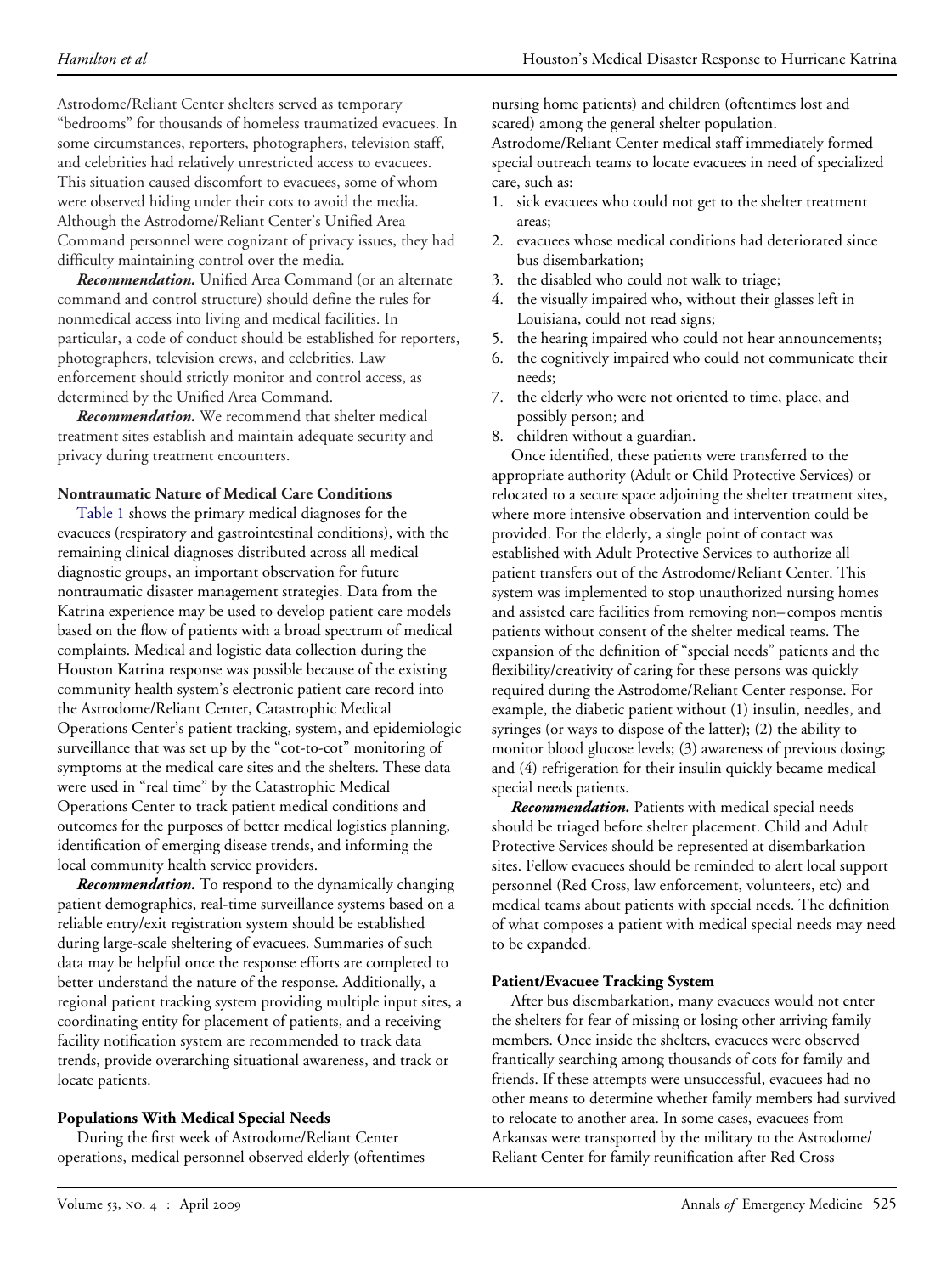<span id="page-11-0"></span>identification and connection. Several agitated and distraught evacuees presented to the Katrina Clinic asking for help in locating their family members. Patients with gastrointestinal disease were sequestered in an isolation unit adjacent to the Katrina Clinic; these patient transfers were undocumented by Katrina Clinic triage staff, who feared contaminating patients in the waiting areas. In many instances, these transfers occurred without notification to other family members. Real-time patient tracking may shorten the length of time spent by evacuees looking for lost relatives or friends.

*Recommendation.* A single regional individual tracking system among all disaster facilities should be quickly activated. This system should be available to regional (eg, Catastrophic Medical Operations Center) treatment areas, shelter managers, emergency management, medical examiner offices, EMS, and hospitals from disembarkation into triage sites and shelters. This system should also have the capability to track individuals across jurisdictional boundaries and include patients, evacuees, pets, etc. Registration on intake and "checkout" on exit should be emphasized.

# **FORWARD WORK**

To understand the effect of Katrina on Houston/Harris County outside of the Astrodome/Reliant Center experience, further data should be gathered and analyzed. At the time of this article's preparation, inpatient and emergency data were available only from the Catastrophic Medical Operations Center and Harris County Hospital District. However, 93 other medical facilities within Trauma Service Area-Q accepted patients from the Astrodome/Reliant Center, and some of the 250,000 migrating before the landfall of Katrina also required hospitalization in these facilities. With at least 100,000 displaced still living in Houston/Harris County, it is important that these data be included in a future work. The integration of the Astrodome/Reliant Center data with all Trauma Service Area-Q Katrina-related patient encounter data will assist a regional forecast of the near-term and long-term influences of a disaster such as Katrina. Other agencies—the Red Cross and CVS pharmacy—may have important data to help predict the logistics required in other types of encounters.

# **SUMMARY**

Harris County, the City of Houston, and Trauma Service Area-Q successfully provided evacuee medical care and shelter for as many as 27,000 Katrina evacuees at Astrodome/Reliant Center during the 3-week Katrina response. The pre-Katrina creation of the Catastrophic Medical Operations Center, based on the experience obtained from previous hurricanes and Tropical Storm Allison, allowed regional planners to identify additional medical surge capacity within Trauma Service Area-Q. The rapidly created Astrodome/Reliant Center shelter facilities triaged, treated, registered, fed, cleaned, and clothed evacuees at a rate of about one every 15 seconds for the first 3 days. Many of these evacuees have since permanently relocated to Harris County.

One author who supported the bus disembarkation triage site was overheard saying to arriving evacuees, "We are very sorry this happened to you. It is really going to get better. We promise!" The Houston Katrina disaster response team did their best to keep that promise. With proper planning, this outcome can be achieved by any other city, county, region, or state providing care and shelter to evacuees who have experienced a similar disaster.

*As medical providers during this large-scale response effort, the authors wish to thank the 60,000 volunteers, the various law enforcement agencies, the military, the regional medical facilities inside Trauma Service Area-Q, the Regional Hospital Preparedness Council, the Southeast Texas Trauma Regional Advisory Council, the Houston Fire Department, the City of Houston, Harris County (including Harris County Public Health and Environmental Services, Harris County Hospital District, and Mental Health and Mental Retardation Authority, among others), Baylor College of Medicine's Department of Family and Community Medicine, and the numerous other federal, state, regional, and local partners for helping to sustain the Astrodome/Reliant Center response. Many of the authors soon became evacuees themselves when then– category 5 Hurricane Rita was poised to strike Houston/Harris County in October 2005. Eventually, the authors were fortunate to return to their homes with their families intact. Nonetheless, the authors came to appreciate the experience of the Katrina evacuees, many of whom lost everything.*

## *Supervising editor:* Kathy J. Rinnert, MD, MPH

*Funding and support:* By *Annals* policy, all authors are required to disclose any and all commercial, financial, and other relationships in any way related to the subject of this article that might create any potential conflict of interest. The authors have stated that no such relationships exist. See the Manuscript Submission Agreement in this issue for examples of specific conflicts covered by this statement.

*Publication dates:* Received for publication March 27, 2008. Revision received May 28, 2008. Accepted for publication September 25, 2008. Available online January 10, 2009.

Reprints not available from the authors.

*Address for correspondence:* Douglas R. Hamilton, MD, PhD, MSc Eng, Department of Family and Community Medicine, Baylor College of Medicine, 3701 Kirby, Suite 600, Houston, TX 77098; 713-477-6851, fax 713-798-3644; E-mail [douglash@bcm.tcm.edu.](mailto:douglash@bcm.tcm.edu)

## **REFERENCES**

1. United States Senate. Statement of Robert A. Eckels, County Judge, Harris County, Texas, before the Senate Homeland Security and Governmental Affairs Committee hearing on recovering from Hurricane Katrina: responding to the needs of the displaced, today and tomorrow. September 28, 2005. Available at: [http://hsgac.senate.gov/public/\\_files/ACFEBF8.pdf.](http://hsgac.senate.gov/public/_files/ACFEBF8.pdf) Accessed November 25, 2008.